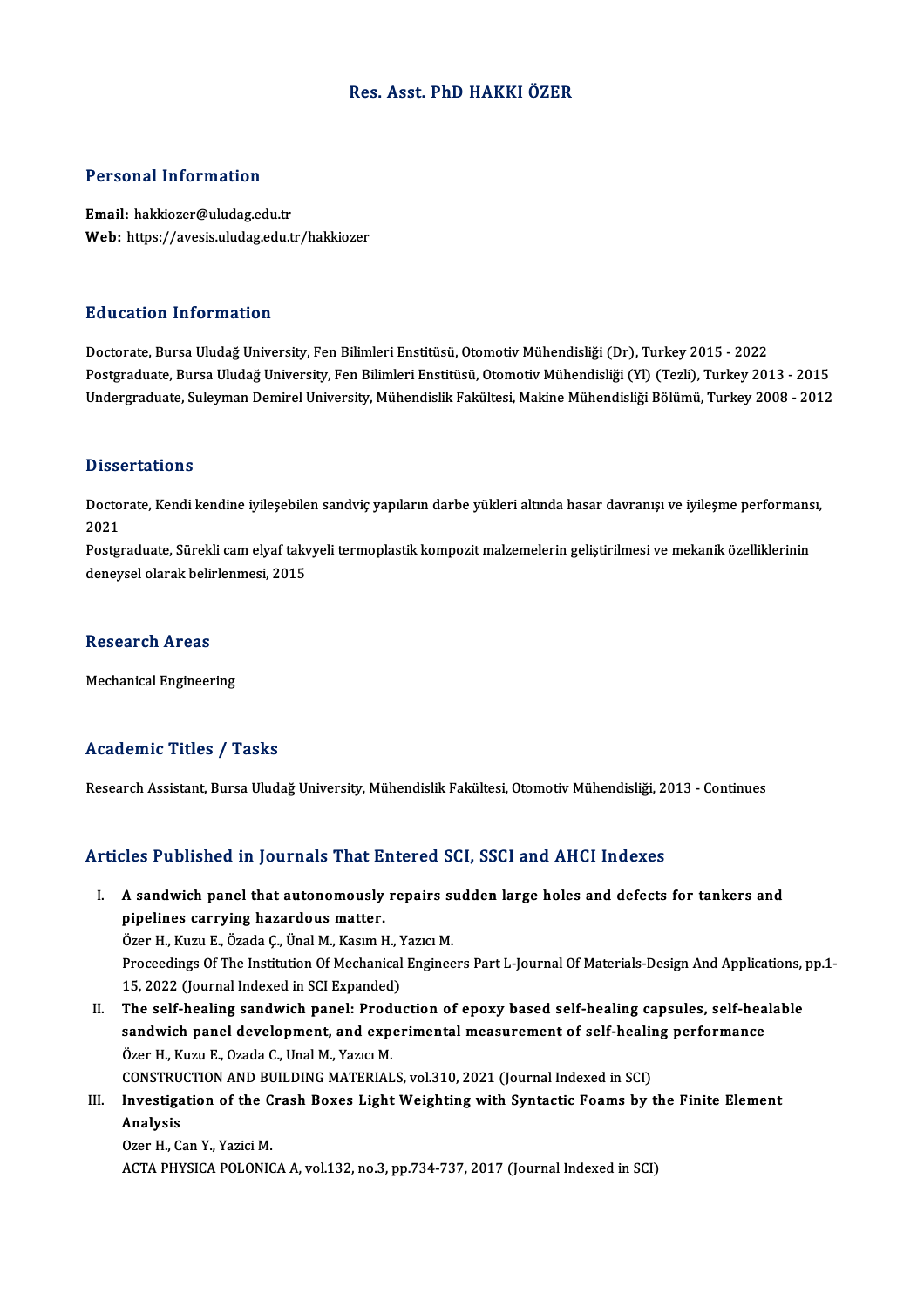# Articles Published in Other Journals

- rticles Published in Other Journals<br>I. Open-Hole Tensile Experiments of Thermoplastic Composite Laminates and Finite Element Analysis<br>Öser H. Kurtulus O. Cöcki H. Tee M. Verre M. over Tabrishod in Other Journals<br>Open-Hole Tensile Experiments of Thern<br>Özer H., Kurtuluş O., Güçlü H., Taş M., Yazıcı M. Open-Hole Tensile Experiments of Thermoplastic Composite Laminates and Finite Element Analysis<br>Özer H., Kurtuluş O., Güçlü H., Taş M., Yazıcı M.<br>International Journal of Computational and Experimental Science and Engineeri Özer H., Kurtuluş O., Güçlü H., Taş M., Yazıcı M.<br>International Journal of Computational and Exp<br>2017 (Refereed Journals of Other Institutions)<br>Mechanisal Properties of 2D Gross Ply EG International Journal of Computational and Experimental Science and Engineering (IJCESEN), vol.3, no.1, pp.44-4<br>2017 (Refereed Journals of Other Institutions)<br>II. Mechanical Properties of 2D Cross Ply EGlassFiber Reinforce
- 2017 (Refe<br>Mechanica<br>Materials<br>VAZICLM Mechanical Properties of 2D Cross Ply E<br>Materials<br>YAZICI M., ÖZER H., Karen İ., Can Y., Torçuk C.<br>International Jaurnal of Automation Mechatre

YAZICI M., ÖZER H., Karen İ., Can Y., Torçuk C.

Materials<br>YAZICI M., ÖZER H., Karen İ., Can Y., Torçuk C.<br>International Journal of Automation Mechatronics & Robotics (IJAMR), vol.3, no.1, pp.56-60, 2016 (Refereed<br>Journals of Other Institutions)

# Refereed Congress / Symposium Publications in Proceedings

- efereed Congress / Symposium Publications in Proceedings<br>I. Functionally Graded Syntactic Foam Core Sandwich Materials Under Blast and Impact Loading<br>Türkoğlu i K. Özer H. Güelü H. Can V. Yezre M Türkoğlu İ.K., Özer H., Güçlü H., Can Y., Yazıcı M.<br>Türkoğlu İ.K., Özer H., Güçlü H., Can Y., Yazıcı M.<br>9th INTERNATIONAL CONEERENCE ON COMBIT Functionally Graded Syntactic Foam Core Sandwich Materials Under Blast and Impact Loading<br>Türkoğlu İ. K. , Özer H., Güçlü H., Can Y., Yazıcı M.<br>8th INTERNATIONAL CONFERENCE ON COMPUTATIONAL AND EXPERIMENTAL SCIENCE AND ENG Türkoğlu İ. K. , Özer H., Güçlü H., Can Y., Yazıcı M.<br>8th INTERNATIONAL CONFERENCE ON COMPUTATIONAL ANI<br>(ICCESEN-2021), Antalya, Turkey, 27 - 31 October 2021, pp.2<br>Eunonimental Investisation Of The Behavier Of Sandwi 8th INTERNATIONAL CONFERENCE ON COMPUTATIONAL AND EXPERIMENTAL SCIENCE AND EN<br>(ICCESEN-2021), Antalya, Turkey, 27 - 31 October 2021, pp.2<br>II. Experimental Investigation Of The Behavior Of Sandwich Panels under Shock Loadin
- (ICCESEN-2021), Antalya, Turkey<br>**Experimental Investigation Of**<br>Yazıcı M., Can Y., Özer H., Güçlü H.<br>7 th International Conference on II. Experimental Investigation Of The Behavior Of Sandwich Panels under Shock Loading<br>Yazıcı M., Can Y., Özer H., Güçlü H.<br>7 th International Conference on Computational and Experimental Science and Engineering, Antalya, T Yazıcı M., Can Y., Özer H., Güçlü<br>7 th International Conference<br>25 October 2020, vol.1, pp.84<br>Saund Insulation Barforma
- 7 th International Conference on Computational and Experimental Science and Engineering, Antalya, Turkey,<br>25 October 2020, vol.1, pp.84<br>III. Sound Insulation Performance of Chemically Foamed Low-DensityPolyethylene Thermop 25 October<br>Sound Ins<br>Materials<br>El Kheder Sound Insulation Performance of Chemically<br>Materials<br>El Khodor M., Alışkın M., Özer H., Ergin F., Yazıcı M.<br>Thermonbusisel and Meshanisel Properties of Adv

Materials<br>El Khodor M., Alışkın M., Özer H., Ergin F., Yazıcı M.<br>Thermophysical and Mechanical Properties of Advanced Materials (THERMAM), İzmir, Turkey, 22 - 24 September<br>2019 El Khodor M., Alışkın M., Özer H., Ergin F., Yazıcı M.

IV. Development of Self-Healable Syntactic Foams ÜnalM.,ÖzadaÇ.,ÖzerH.,AykutY.,YazıcıM. Development of Self-Healable Syntactic Foams<br>Ünal M., Özada Ç., Özer H., Aykut Y., Yazıcı M.<br>6th INTERNATIONAL CONFERENCE ON COMPUTATIONAL AND EXPERIMENTAL SCIENCE AND ENGINEERING<br>(ICCESEN 2010), Antalya Turkay 22, 27 Osta Ünal M., Özada Ç., Özer H., Aykut Y., Yazıcı M.<br>6th INTERNATIONAL CONFERENCE ON COMPUTATIONAL AND EXPER<br>(ICCESEN-2019), Antalya, Turkey, 23 - 27 October 2019, vol.1, pp.273<br>Saund Insulation Berformance of Heneysemb Core Al 6th INTERNATIONAL CONFERENCE ON COMPUTATIONAL AND EXPERIMENTAL SCIENCE AND ENGINEERING<br>(ICCESEN-2019), Antalya, Turkey, 23 - 27 October 2019, vol.1, pp.273<br>V. Sound Insulation Performance of Honeycomb Core Aluminum Sandwic

# (ICCESEN-2019), A<br>Sound Insulation<br>Based Foam Infill<br>Bortonral: V. Örede Sound Insulation Performance of Honeycomb Core<br>Based Foam Infill<br>Boztoprak Y., Özada Ç., Ünal M., Özer H., Ergin F., Yazıcı M.<br>Thermophysisel and Mechanisel Properties of Advanced l

Based Foam Infill<br>Boztoprak Y., Özada Ç., Ünal M., Özer H., Ergin F., Yazıcı M.<br>Thermophysical and Mechanical Properties of Advanced Materials (THERMAM, İzmir, Turkey, 22 - 24 September<br>2019 Bozto<br>Thern<br>2019<br>Predi Thermophysical and Mechanical Properties of Advanced Materials (THERMAM, İzmir, Turkey, 22 - 24 September<br>2019<br>VI. Production of syntactic foam material and vehicle collisions with elements of syntactic foam material<br>model

2019<br>Production of syntactic foam material<br>modeling with finite element analysis<br>Özer H. Car Y. Yazıa M Production of syntact<br>modeling with finite e<br>Özer H., Can Y., Yazıcı M.<br>International Conference modeling with finite element analysis<br>Özer H., Can Y., Yazıcı M.<br>İnternational Conference on Computational and Experimental Science and Engineering (İccesen 2016), Antalya,

Özer H., Can Y., Yazıcı M.<br>İnternational Conference on Computat<br>Turkey, 19 - 24 October 2016, pp.472<br>Investigation of Meshanisal Brone International Conference on Computational and Experimental Science and Engineering (İccesen 2016), Antalya<br>Turkey, 19 - 24 October 2016, pp.472<br>VII. Investigation of Mechanical Properties of Reinforcement Thermoplastic Com

# Turkey, 19 - 24 October 20<br>Investigation of Mechan<br>Finite Element Analysis<br>Özer H. Kurtulus O. Tes M Investigation of Mechanical Prop<br>Finite Element Analysis<br>Özer H., Kurtuluş O., Taş M., Yazıcı M.<br>İnternational Conference on Comput

Finite Element Analysis<br>Özer H., Kurtuluş O., Taş M., Yazıcı M.<br>İnternational Conference on Computational and Experimental Science and Engineering (İccesen 2016), Antalya,<br>Turkay, 19., 24 October 2016, np.257 Özer H., Kurtuluş O., Taş M., Yazıcı M.<br>İnternational Conference on Computat<br>Turkey, 19 - 24 October 2016, pp.357<br>PUPPER BASED SYNTACTIC FOAM International Conference on Computational and Experimental Science<br>Turkey, 19 - 24 October 2016, pp.357<br>VIII. RUBBER BASED SYNTACTIC FOAM CORE SANDWICH PANELS<br>Kasum H. Özer H. Vaziei M. Turkey, 19 - 24 October 20<br>RUBBER BASED SYNTA<br>Kasım H., Özer H., Yazıcı M.<br>İnternational Congress on

Kasım H., Özer H., Yazıcı M.

İnternational Congress on Natural and Engineering Sciences (ICNES 2016), Skopje, Macedonia, 1 - 05 September<br>2016, pp.18